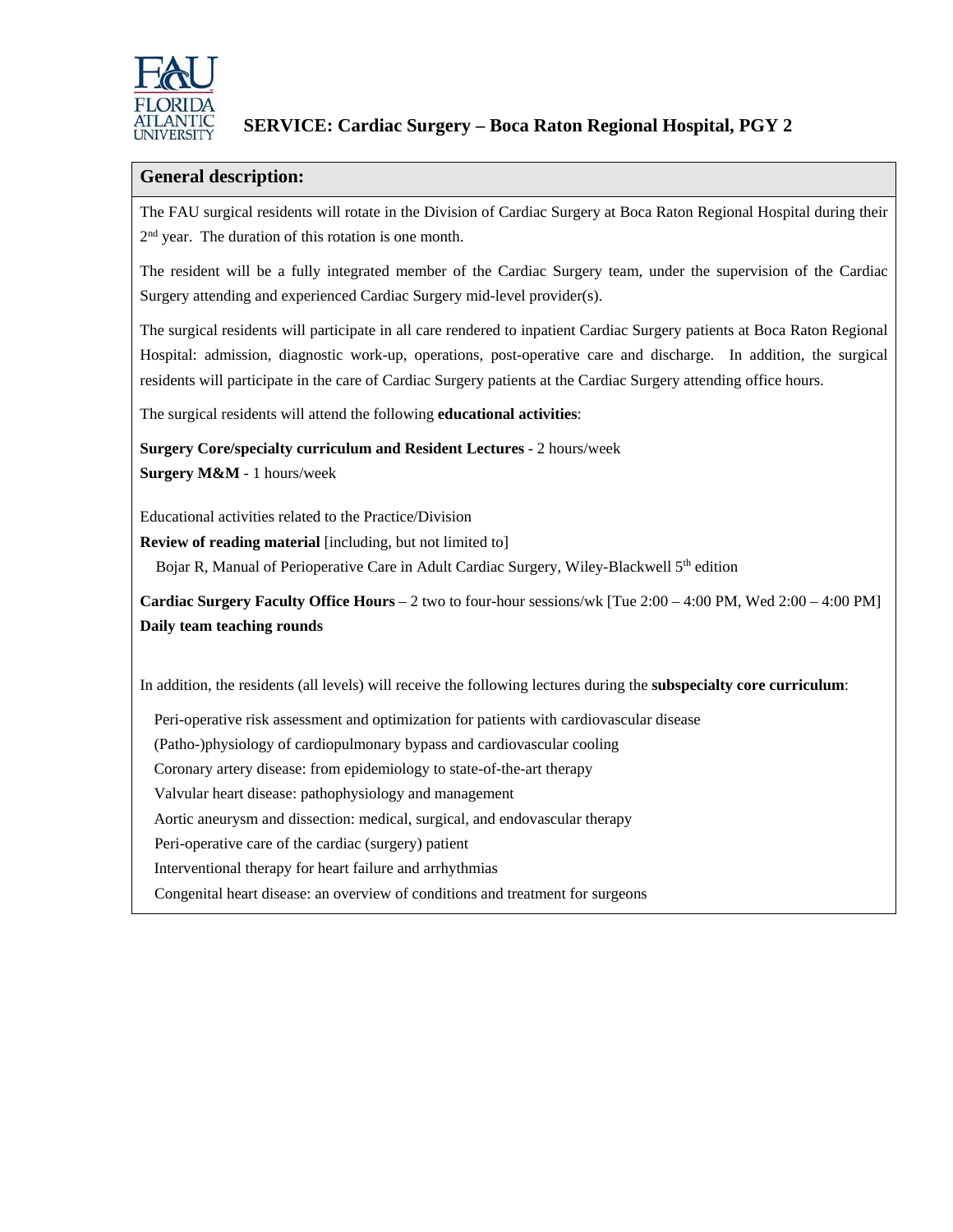| <b>Competencies:</b> | <b>Goals and Objectives:</b>                                                                                                                                                                                                                                                                                                                                                                                                                                         |
|----------------------|----------------------------------------------------------------------------------------------------------------------------------------------------------------------------------------------------------------------------------------------------------------------------------------------------------------------------------------------------------------------------------------------------------------------------------------------------------------------|
| <b>Patient Care:</b> | Goals:<br>During this rotation, the resident should learn and practice to:                                                                                                                                                                                                                                                                                                                                                                                           |
|                      | • Demonstrate caring and respectful behaviors when interacting with patients and their<br>families; demonstrate sensitivity to gender, age, ethnicity, religion, value systems and<br>other potential differences of patients and their families; practice according to the<br>clinical standards of Boca Regional Hospital, and the program participating outside<br>facilities.                                                                                    |
|                      | <b>Gather patient and case specific essential, comprehensive multi-source and accurate</b><br>information about their patients for initial or peri-operative workup and patient<br>follow-up in the inpatient and outpatient setting                                                                                                                                                                                                                                 |
|                      | • Using all available resources, under the guidance of the Cardiac Surgery attending and<br>experienced Cardiac Surgery mid-level provider(s), make informed decisions about<br>diagnostic and therapeutic interventions based on patient information, up-to-date<br>scientific evidence and clinical judgment; evaluate and implement priorities in patient<br>care and incorporate preventive measures                                                             |
|                      | • Under the guidance of the senior Cardiac Surgery attending and other designated<br>Cardiac Surgery related expert personnel, develop and carry out patient management<br>plans                                                                                                                                                                                                                                                                                     |
|                      | • Under the guidance of the senior Cardiac Surgery attending and other designated<br>Cardiac Surgery related expert personnel, monitor closely the patient's clinical<br>progress, review and react to variances in patient progress or response to therapeutic<br>interventions; communicate the details and changes of patient care, progress and<br>complications to the Cardiac Surgery attending and/or experienced mid-level<br>provider(s) in a timely manner |
|                      | • Under close and direct supervision of the Cardiac Surgery attending and other<br>designated Cardiac Surgery related expert personnel, counsel and educate patients<br>and their families on the state of the patient's disease, necessary diagnostic tests,<br>operative procedures medical management                                                                                                                                                             |
|                      | " Use information technology (hospital computer system) to support patient care<br>decisions and patient education (electronic patient record, electronic radiology studies,<br>online educational resources, including literature research)                                                                                                                                                                                                                         |
|                      | " Work closely with other healthcare professionals, including those from other<br>disciplines (Cardiology, Cardiac Anesthesia, Intensivist, Nephrology, Pulmonology,                                                                                                                                                                                                                                                                                                 |

# **SERVICE: Cardiac Surgery – Boca Regional Hospital, PGY 2**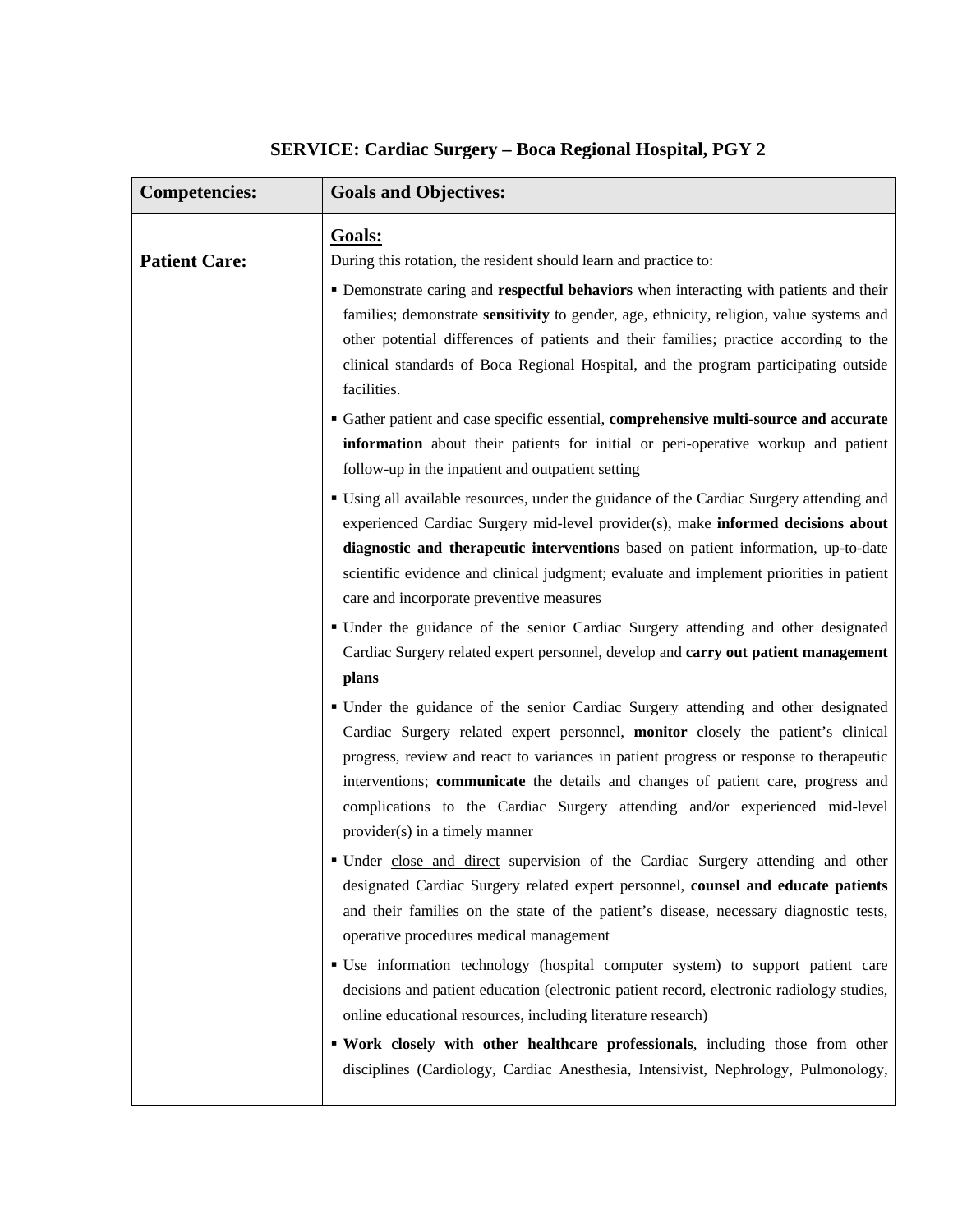Endocrinology, Medicine, mid-level providers, nurses, Cardiac Surgery office staff, etc.), to provide patient-focused and optimum outcome driven care

 Ensure that the **needs of the patient and team supersede individual preferences** when managing patient care; incorporate evidence-based medicine into patient care whenever possible; comply with changes in clinical practice and standards given by the senior Cardiac Surgery resident and/or attending

## **Objectives**:

During the rotation, the resident should:

 Under one-on-one supervision by the Cardiac Surgery attending, **perform competently and/or assist in procedures** (both in the inpatient and outpatient setting) **considered essential for the area of practice**:

#### Perform under supervision:

- a. Pacemaker and defibrillator insertions
- b. Saphenous vein harvest and wound closure for coronary bypass operations
- c. Tube thoracostomy
- d. Placement of central venous/arterial and pulmonary artery catheters

#### Assist:

- a. Median sternotomy, thoracotomy
- b. Cannulation, decannulation for bypass
- c. Placement of intra-aortic balloon pump (IABP)

### Observe:

- a. Valve and coronary operations
- b. Pericardial drainage operations
- c. Congenital cardiothoracic conditions
- d. Operations on great vessels
- Under supervision by the Cardiac Surgery attending and experienced mid-level provider(s), participate in the **pre- and post-operative surgical management** of patients before and after Cardiac Surgery procedures; evaluate new emergency and inpatient **consultations**; participate in daily morning and afternoon patient rounds on the Cardiac Surgery service at Boca Regional Hospital
- Under supervision by the Cardiac Surgery attendings and experienced Cardiac Surgery mid-level provider(s), **manage post-operative surgical complications**, including myocardial infarction, stroke, bleeding, arrhythmias, low cardiac output syndrome, cardiac tamponade, pneumothorax, sternal and extremity wound infections, respiratory and renal failure, metabolic alterations, etc.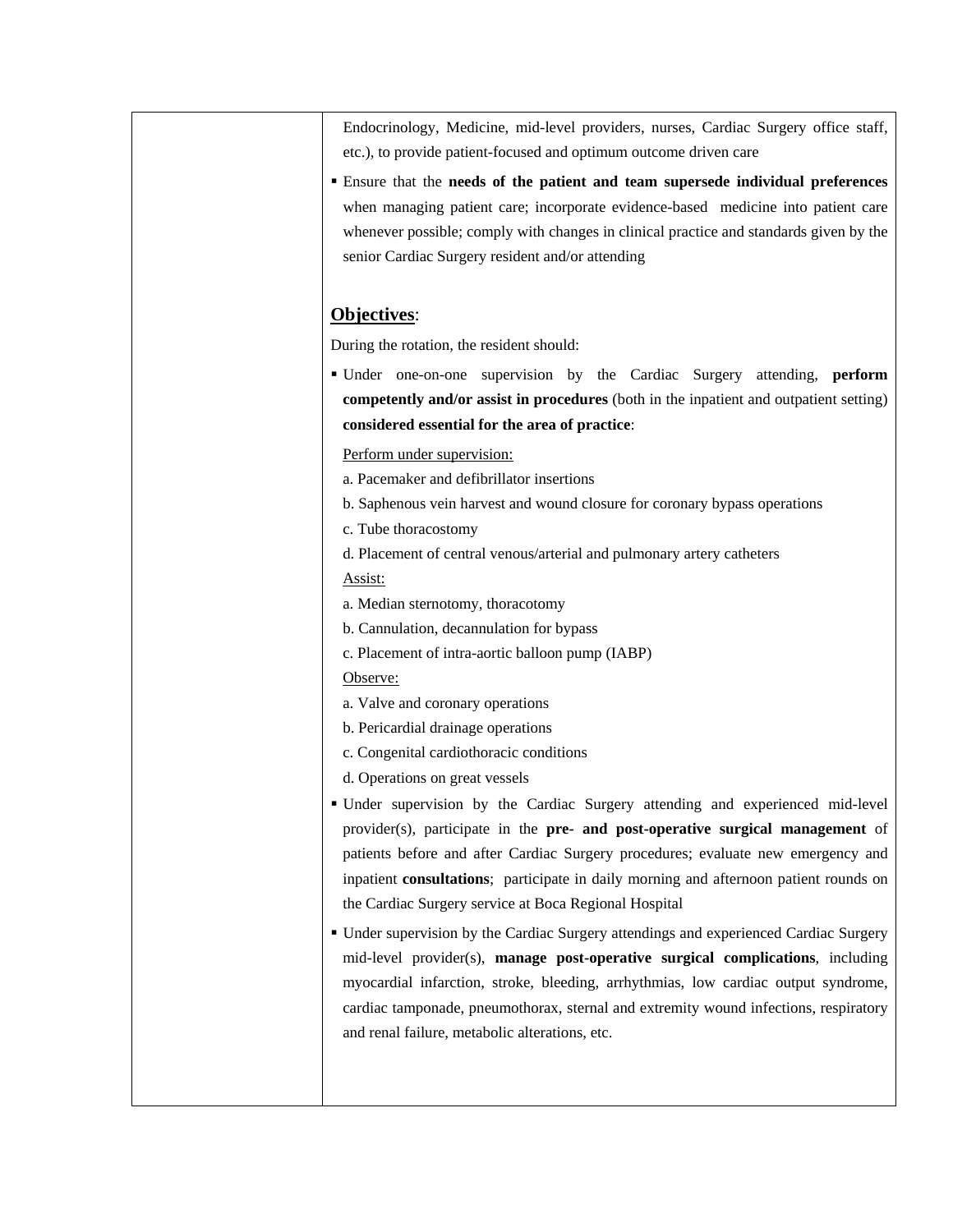|                           | " Attend Cardiac Surgery attending clinic at least once a week and under one-on-one<br>supervision by the Cardiac Surgery attending, participate in the evaluation of patients<br>in the office setting                                                                                                                                                                                                                                                                                                                                                                                                                                                                                                                                                                                                                                                                                                                                                                                                                                                                                                                                                                                                                                                                                                                                                                                                                                                                                                                                                                                                                                                                                                                                                                                                                                                                                                                                               |
|---------------------------|-------------------------------------------------------------------------------------------------------------------------------------------------------------------------------------------------------------------------------------------------------------------------------------------------------------------------------------------------------------------------------------------------------------------------------------------------------------------------------------------------------------------------------------------------------------------------------------------------------------------------------------------------------------------------------------------------------------------------------------------------------------------------------------------------------------------------------------------------------------------------------------------------------------------------------------------------------------------------------------------------------------------------------------------------------------------------------------------------------------------------------------------------------------------------------------------------------------------------------------------------------------------------------------------------------------------------------------------------------------------------------------------------------------------------------------------------------------------------------------------------------------------------------------------------------------------------------------------------------------------------------------------------------------------------------------------------------------------------------------------------------------------------------------------------------------------------------------------------------------------------------------------------------------------------------------------------------|
| <b>Medical Knowledge:</b> | Goals:<br>Residents must demonstrate knowledge about established and evolving biomedical,<br>clinical and cognate (e.g., epidemiological and social-behavioral) sciences and the<br>application of this knowledge to patient care.                                                                                                                                                                                                                                                                                                                                                                                                                                                                                                                                                                                                                                                                                                                                                                                                                                                                                                                                                                                                                                                                                                                                                                                                                                                                                                                                                                                                                                                                                                                                                                                                                                                                                                                    |
|                           | Objectives:<br>At the end of the Cardiac Surgery rotation, the resident should be able to:<br>· Demonstrate knowledge of the anatomy physiology and pathophysiology of cardiac<br>disease and be able to prescribe treatment and provide appropriate care for patients<br>undergoing cardiac surgery.<br>" Describe and demonstrate a working knowledge of the heart and great vessels,<br>including:<br>a. Cardiac chambers (atria and ventricles) and ventricular septal defects<br>b. Cardiac valves (mitral, aortic, tricuspid, pulmonic) with common variant anatomy<br>c. Coronary arteries, predominant anatomy and common variants (left and right<br>dominant, RCA/LCA variations)<br>d. Intrinsic neural conduction system (anatomy)<br>e. Extrinsic neural innervation (sympathetic and parasympathetic) and influence of<br>inotrope/pressor medications<br>f. Great vessels (cava, aorta, innominate artery, carotid arteries and subclavian<br>arteries) with common variations/abnormalities<br><b>-</b> Describe and demonstrate working knowledge of cardiac physiology, including:<br>a. Electrophysiology (action potential, depolarization, repolarization, refractory period,<br>pacemaker function, mechanisms of rhythm control - ion channels and their<br>alteration by the different classes of antiarrhythmic drugs)<br>b. Determinants of cardiac output (heart rate and stroke volume)<br>c. Interactions and control mechanisms (preload, afterload, contractility, ventriculo-<br>arterial coupling, Frank-Starling Law, peripheral resistance)<br>d. Determinants of myocardial oxygen consumption (work load) and determinants of<br>myocardial oxygen delivery (diastolic pressure, diastolic time, myocardial wall<br>thickness and transmural pressure)<br>e. Normal pressures, waveforms and oxygen saturation in central veins, cardiac<br>chambers, pulmonary artery and capillaries (PCWP), systemic arteries |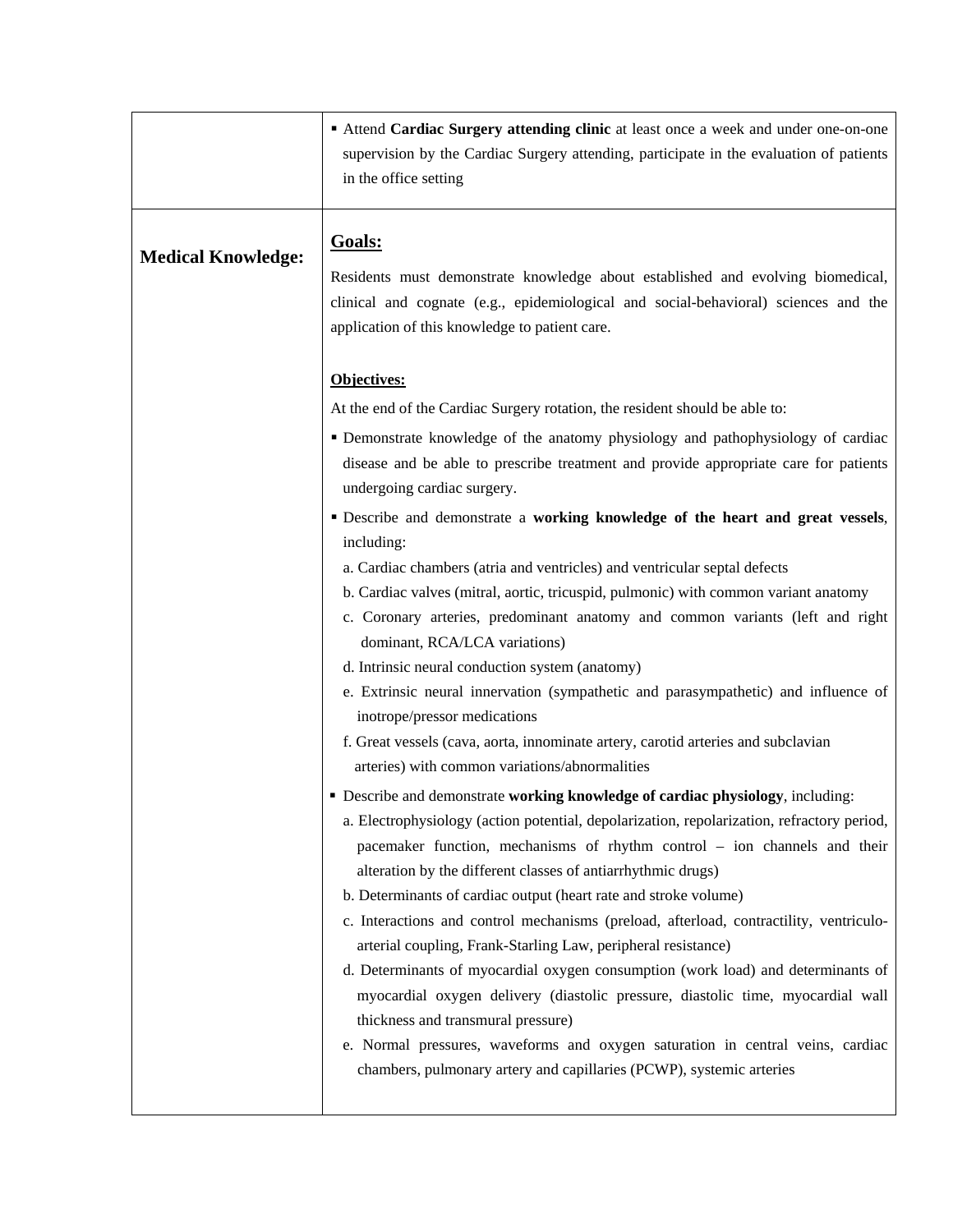| " Identify the control mechanisms and normal physiology of peripheral vessels:                               |
|--------------------------------------------------------------------------------------------------------------|
| a. Arterial auto regulation                                                                                  |
| b. Venous flow regulation                                                                                    |
| c. Autonomous innervation, influence of systemic catecholamines, local (paracrine and                        |
| metabolic) regulation, influence of $\alpha$ , $\beta$ , $\delta$ , v and other receptors in different organ |
| vascular beds, influence of common anti-hypertensive medications ( $\alpha$ -blockers, $\beta$ -             |
| blockers, Ca-blockers, ACE-inhibitors, diuretics, direct vasodilators, nitrates, etc.)                       |
| c. Interrelationship of cardiac output, peripheral blood flow and auto regulation                            |
| · Discuss the basic molecular/pathophysiologic mechanisms and risk factors                                   |
| associated with arteriosclerotic disease (smoking, diabetes, hypertension,                                   |
| hypercholesterolemia and dyslipidemia, genetic influences, diet influences, obesity,                         |
| etc.).                                                                                                       |
| • Describe the effects of acute (MI) and chronic cardiac ischemia, valvular dysfunction                      |
| and hypertension on cardiac muscle anatomy and function (hypertrophy, scarring,                              |
| dilatation, conduction abnormalities, etc.).                                                                 |
| • Discuss the information obtained from the history and physical examination that is                         |
| pertinent to cardiac and peripheral vascular pathophysiology. Determine the                                  |
| interactions of those details and their implications on therapy and planned surgical                         |
| procedures and outcomes.                                                                                     |
| " Consider the following for risk assessment and peri-operative management:                                  |
| a. Patient age, gender, ethnic background/country of origin                                                  |
| b. Risk factors for cardiovascular disease I                                                                 |
| c. Symptoms/signs associated with coronary artery disease (stable/unstable angina -                          |
| crescendo / rest pain, MI), ventricular dysfunction (right/left/combined failure -                           |
| compensated, uncompensated), and valvular dysfunction                                                        |
| d. Pulmonary dysfunction (pulmonary hypertension, chronic obstructive pulmonary                              |
| disease [COPD], previous pulmonary resection)                                                                |
| e. Renal dysfunction                                                                                         |
| f. Hematologic abnormalities (anemia, etc.)                                                                  |
| g. Hepatic dysfunction                                                                                       |
| h. Cerebrovascular, peripheral vascular occlusive disease, aorto-aneurismal disease                          |
| i. Metabolic, nutritional, genetic, immune and oncologic abnormalities                                       |
| j. Psychiatric conditions, psychological and social interactions                                             |
| k. Re-operative chest surgery                                                                                |
| 1. Miscellaneous considerations (prior operations including vascular or valvular                             |
| prostheses, substance abuse, dental status, interactions of medications, etc.)                               |
| · Discuss the use and interpretation of cardiovascular diagnostic tests in                                   |
| identification of cardiovascular pathology, including:                                                       |
| a. Electrocardiography (conduction abnormalities [fascicular/bundle-branch block],                           |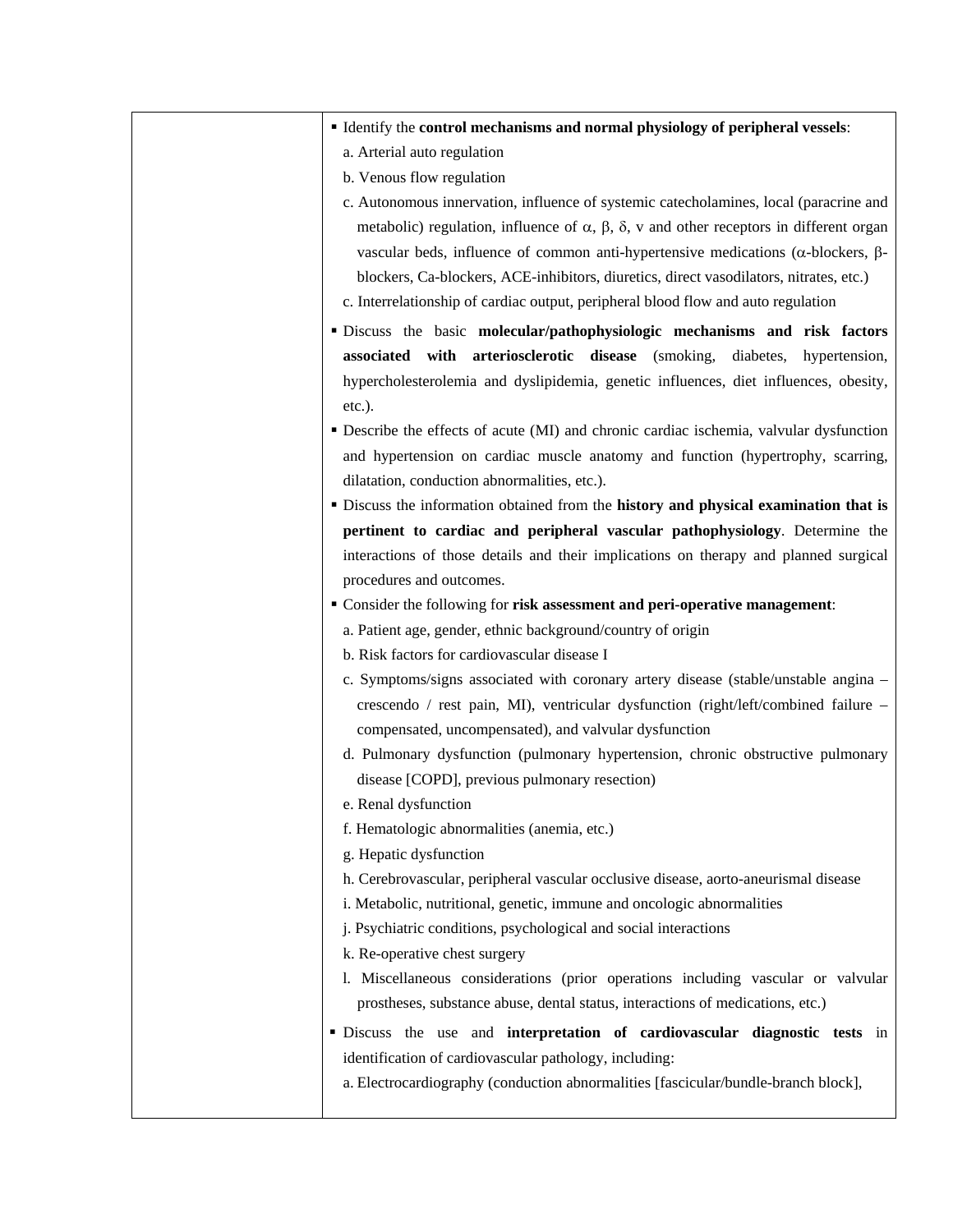| rhythm abnormalities [atrial/ventricular, brady/tachy, re-entrant/pacemaker], signs of            |
|---------------------------------------------------------------------------------------------------|
| cardiac ischemia [reversible/irreversible, old/new, regional distribution])                       |
| b. Echocardiography (transthoracic and transesophageal)                                           |
| c. Traditional roentgenography (plain films PA/lateral upright, AP supine)                        |
| d. Cardiac catheterization and arteriography                                                      |
| e. Peripheral vascular arteriography                                                              |
| f. Vascular ultrasonography (2D and Doppler)                                                      |
| g. Computer and magnetic resonance imaging                                                        |
| h. Radionuclide scintigraphy (multi-gated acquisition [MUGA], stress- and Persantine<br>thallium) |
| · Demonstrate fundamental knowledge for use and principles associated with various                |
| cardiac monitoring methods, including:                                                            |
| a. Intra-arterial and central venous pressure transducers                                         |
| b. Pulmonary artery catheters                                                                     |
| · Discuss mechanisms of action, and potential complications for mechanical and                    |
| pharmacologic support of the circulation, including:                                              |
| a. Inotropic agents (dopamine, dobutamine, epinephrine, norepinephrine, amrinone,                 |
| milrinone, isoproterenol)                                                                         |
| b. Pre-/after-load agents (nitroprusside, nitroglycerine, neosynephrine, vasopressin)             |
| c. Intra-aortic balloon pump                                                                      |
| d. Ventricular assist devices                                                                     |
| e. Cardiac pacing (percutaneous and intra-cardiac)                                                |
| " Describe and assess the operative indications, risk and expected outcomes                       |
| associated with several cardiac surgical procedures, including:                                   |
| a. Coronary artery bypass (traditional and minimally invasive, on/off pump) difference            |
| in using vein, IMA, radial or other peripheral artery                                             |
| b. Valvular replacement/repair (aortic, mitral, tricuspid – artificial/bio-prosthesis)            |
| c. Operations of the ascending aorta, aortic arc and descending thoracic aorta                    |
| d. Permanent pacemaker/automatic defibrillator insertion                                          |
| e. Pericardial drainage procedures                                                                |
| f. Cardiac and lung transplantation                                                               |
| · Describe the basic elements of cardiac surgery:                                                 |
| a. Exposure (median sternotomy, left/right thoracotomy) – and their advantages /                  |
| disadvantages in reaching certain central cardiovascular structures                               |
| b. Basic elements of a cardiac/cardio-pulmonary bypass circuit (cannulation, elements             |
| of the circuit, complications)                                                                    |
| · Discuss the complications of cardiac surgery and methods used to reduce their                   |
| incidence, including: death, myocardial infarction, stroke, bleeding, arrhythmias, low            |
|                                                                                                   |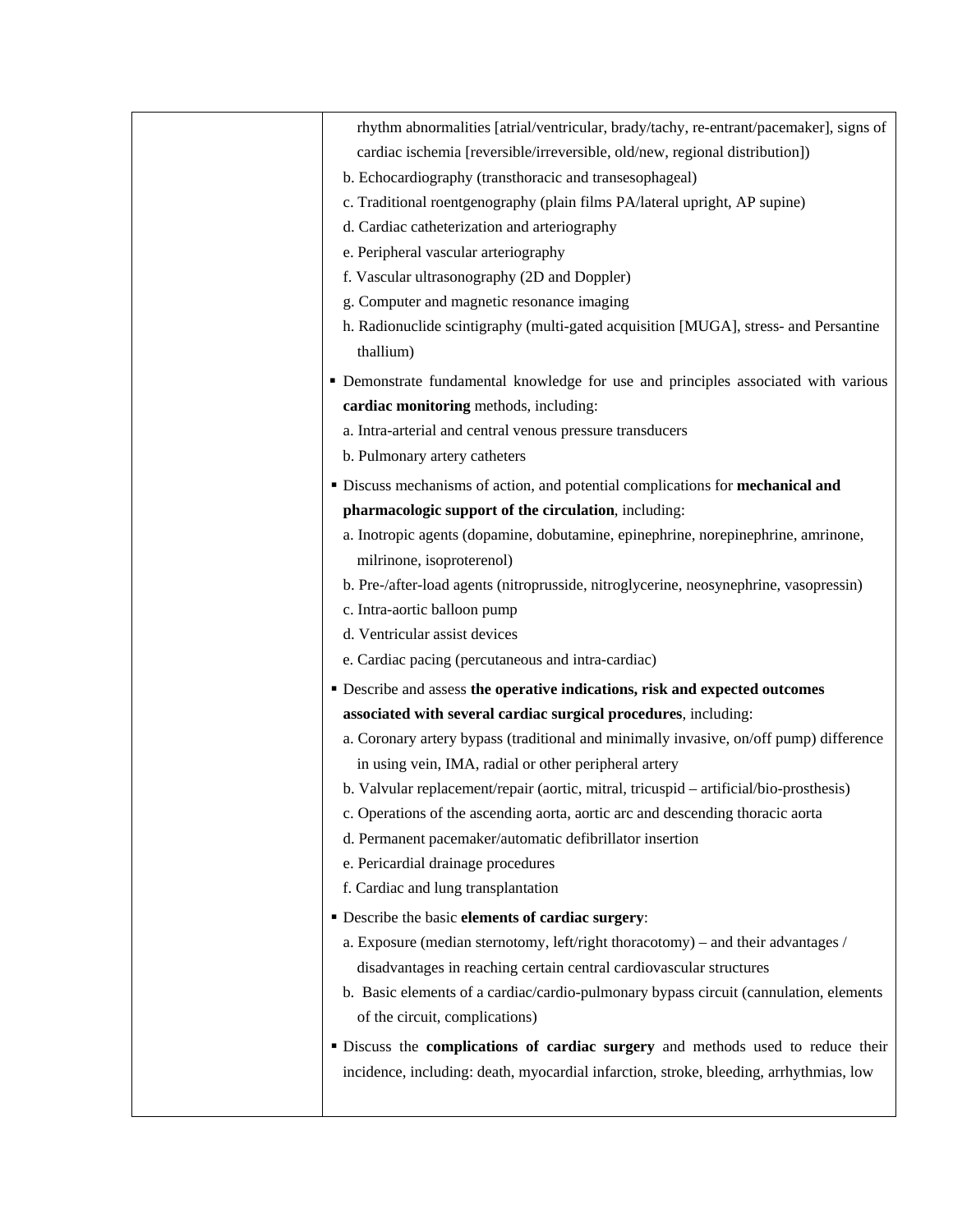|                                                                     | cardiac output syndrome, cardiac tamponade, pneumothorax, sternal and extremity<br>wound infections, respiratory and renal failure, metabolic alterations<br><b>• Review the management of postoperative cardiac surgery patients</b> in the intensive<br>care unit; importance and elements of a cardiac surgery clinical pathway<br><u> Objectives – general:</u><br>• Complete the reading assignment (see literature list)<br>■ Attend all (≥ 85%) conferences, M&M conferences, Grand Rounds/other<br>educational activities of the Division of Cardiac Surgery during the rotation.<br>• Take a post-rotation self-assessment test with at least 75% correct answers [if<br>offered]                                                                                                                                                                                                                                                                                                                                                                                                                                                                                                                                                                                                                                                        |
|---------------------------------------------------------------------|---------------------------------------------------------------------------------------------------------------------------------------------------------------------------------------------------------------------------------------------------------------------------------------------------------------------------------------------------------------------------------------------------------------------------------------------------------------------------------------------------------------------------------------------------------------------------------------------------------------------------------------------------------------------------------------------------------------------------------------------------------------------------------------------------------------------------------------------------------------------------------------------------------------------------------------------------------------------------------------------------------------------------------------------------------------------------------------------------------------------------------------------------------------------------------------------------------------------------------------------------------------------------------------------------------------------------------------------------|
|                                                                     | <b>Goals and Objectives:</b>                                                                                                                                                                                                                                                                                                                                                                                                                                                                                                                                                                                                                                                                                                                                                                                                                                                                                                                                                                                                                                                                                                                                                                                                                                                                                                                      |
| <b>Practice-based</b><br><b>Learning and</b><br><b>Improvement:</b> | Residents must be able to investigate and evaluate their patient care practices, appraise<br>and assimilate scientific evidence, and improve their patient care practices. Residents are<br>expected to:<br><b>Self-assessment:</b> Analyze practice experience during the rotation, as well as own<br>performance, based on interaction with Cardiac Surgery attending(s) and other key<br>Cardiac Surgery staff; accept and use constructive criticism to improve performance in<br>the six core competencies.                                                                                                                                                                                                                                                                                                                                                                                                                                                                                                                                                                                                                                                                                                                                                                                                                                  |
|                                                                     | <b>• Medical knowledge:</b> Self-directed and under mentorship of Cardiac Surgery attending<br>staff and experienced mid-level provider(s), locate, appraise and assimilate evidence<br>from scientific studies related to their patients' health problems; Use evidence based<br>medicine approach to patient care whenever possible; apply knowledge of study<br>designs and statistical methods to the appraisal of clinical studies and other information<br>on diagnostic and therapeutic effectiveness; use information technology to manage<br>information, access online medical information and support their own education;<br>Facilitate the learning of students and other healthcare professionals on the Cardiac<br>Surgery service by sharing pre-existing and newly acquired knowledge (general and<br>case-based) on rounds and during formal educational activities. Residents are<br>encouraged to ask/question the Cardiac Surgery attending staff and/or other Cardiac<br>Surgery related expert providers for clarification of unclear concepts/practices at any<br>time.<br>• Participate in the peri-operative management of Cardiac Surgery patients in the<br>inpatient and outpatient setting as outlined in the patient care competency; during the<br>rotation, the resident should become familiar/proficient with: |
|                                                                     | a. Fundamentals of focused cardiovascular history and exam; cardiac, vascular and<br>pulmonary diagnostic tests and procedures                                                                                                                                                                                                                                                                                                                                                                                                                                                                                                                                                                                                                                                                                                                                                                                                                                                                                                                                                                                                                                                                                                                                                                                                                    |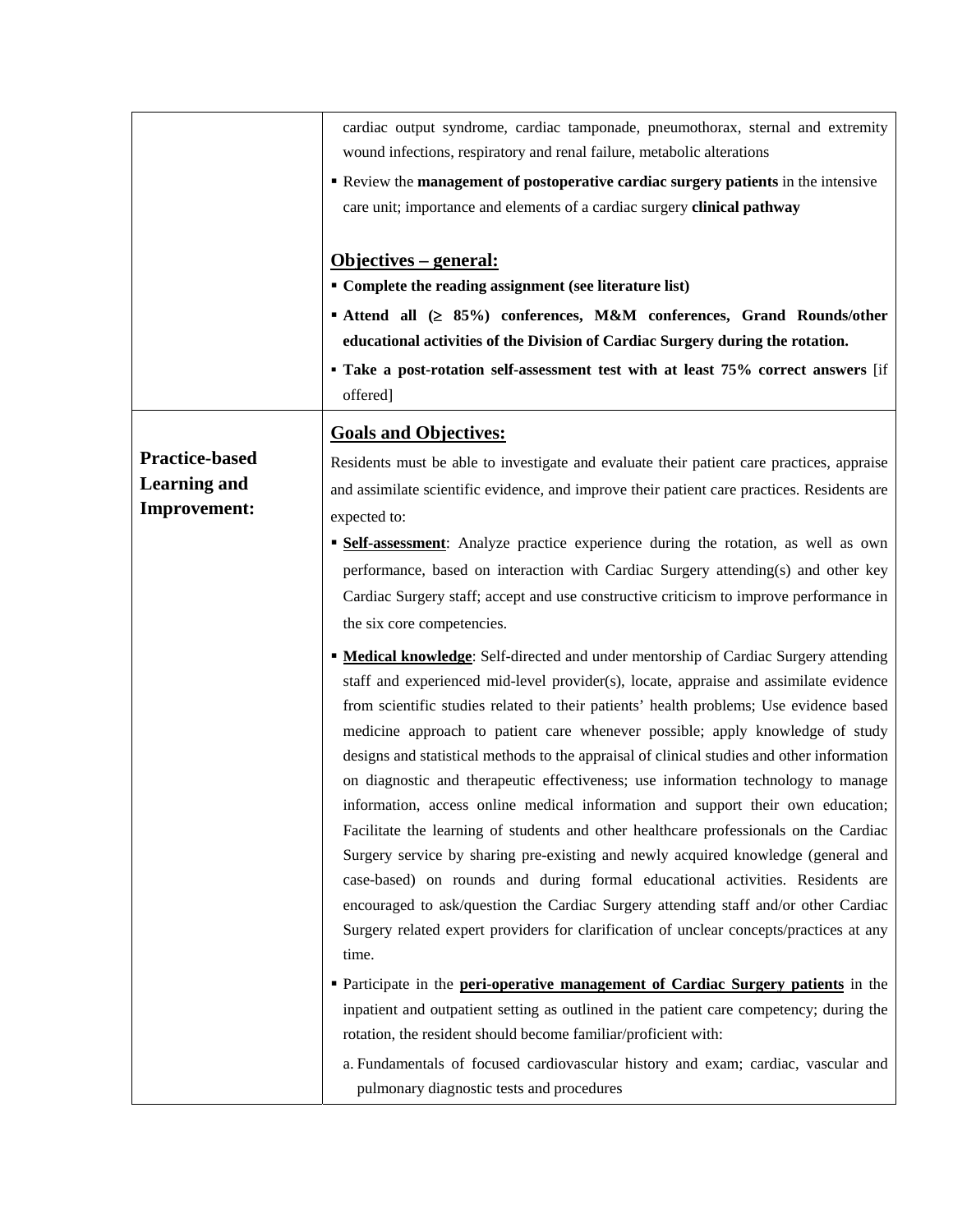|                          | b. Common cardiac diseases and fundamental therapeutic options (operative and non-<br>operative)                                                                                  |
|--------------------------|-----------------------------------------------------------------------------------------------------------------------------------------------------------------------------------|
|                          | c. Common cardiac surgery complications and management thereof                                                                                                                    |
|                          | Perform/participate in <b>Cardiac Surgery service related operations</b> as outlined in the                                                                                       |
|                          | patient care competency; during the rotation the resident should become familiar/                                                                                                 |
|                          | proficient with:                                                                                                                                                                  |
|                          | a. Cardiac/circulatory diagnostic, monitoring and support procedures                                                                                                              |
|                          | b. Cardiac surgery exposure(s), circulatory bypass procedures                                                                                                                     |
|                          | c. Complications, outcomes and risk management for cardiac surgery procedures                                                                                                     |
|                          | <b>Goals and Objectives:</b>                                                                                                                                                      |
| <b>Interpersonal and</b> | Residents must be able to demonstrate interpersonal and communication skills that result                                                                                          |
| Communication            | in effective information exchange and teaming with patients, their patient's families and                                                                                         |
| <b>Skills:</b>           | professional associates. Residents are expected to:                                                                                                                               |
|                          | " Develop interpersonal skills necessary to communicate effectively with patients,                                                                                                |
|                          | patient families, nursing staff, mid-level healthcare providers, ancillary staff, medical                                                                                         |
|                          | students, fellow residents and attending staff in the complex multi-specialty                                                                                                     |
|                          | environment that constitutes Cardiac Surgery                                                                                                                                      |
|                          | " Contribute to creating an atmosphere of collegiality and mutual respect with all                                                                                                |
|                          | providers involved in the care of patients                                                                                                                                        |
|                          | • Develop effective listening, questioning and documentation skills                                                                                                               |
|                          | • Demonstrate ability to work effectively as a member of a team                                                                                                                   |
|                          | • Demonstrate ethically sound behavior (see also Professionalism)                                                                                                                 |
|                          | <b>Share own knowledge</b> with other members of the team to foster an environment of                                                                                             |
|                          | learning                                                                                                                                                                          |
|                          | <b>Goals and Objectives:</b>                                                                                                                                                      |
| Professionalism:         | Residents must demonstrate a commitment to carrying out professional responsibilities,                                                                                            |
|                          | adherence to ethical principles and sensitivity to a diverse patient population. Residents                                                                                        |
|                          | are expected to:                                                                                                                                                                  |
|                          | • Demonstrate adherence to institutional and departmental standards and policies                                                                                                  |
|                          | · Demonstrate respect, compassion, integrity and ethical behavior consistent with                                                                                                 |
|                          | the values of the department and institution; develop and sustain sensitivity toward<br>differences of age, gender, culture, religion, ethnicity or other diversities in both co- |
|                          | workers and patients                                                                                                                                                              |
|                          | " Demonstrate ability to appropriately take on, share and delegate responsibilities                                                                                               |
|                          | with regard to patient care; balance own rights and privileges appropriately with                                                                                                 |
|                          |                                                                                                                                                                                   |